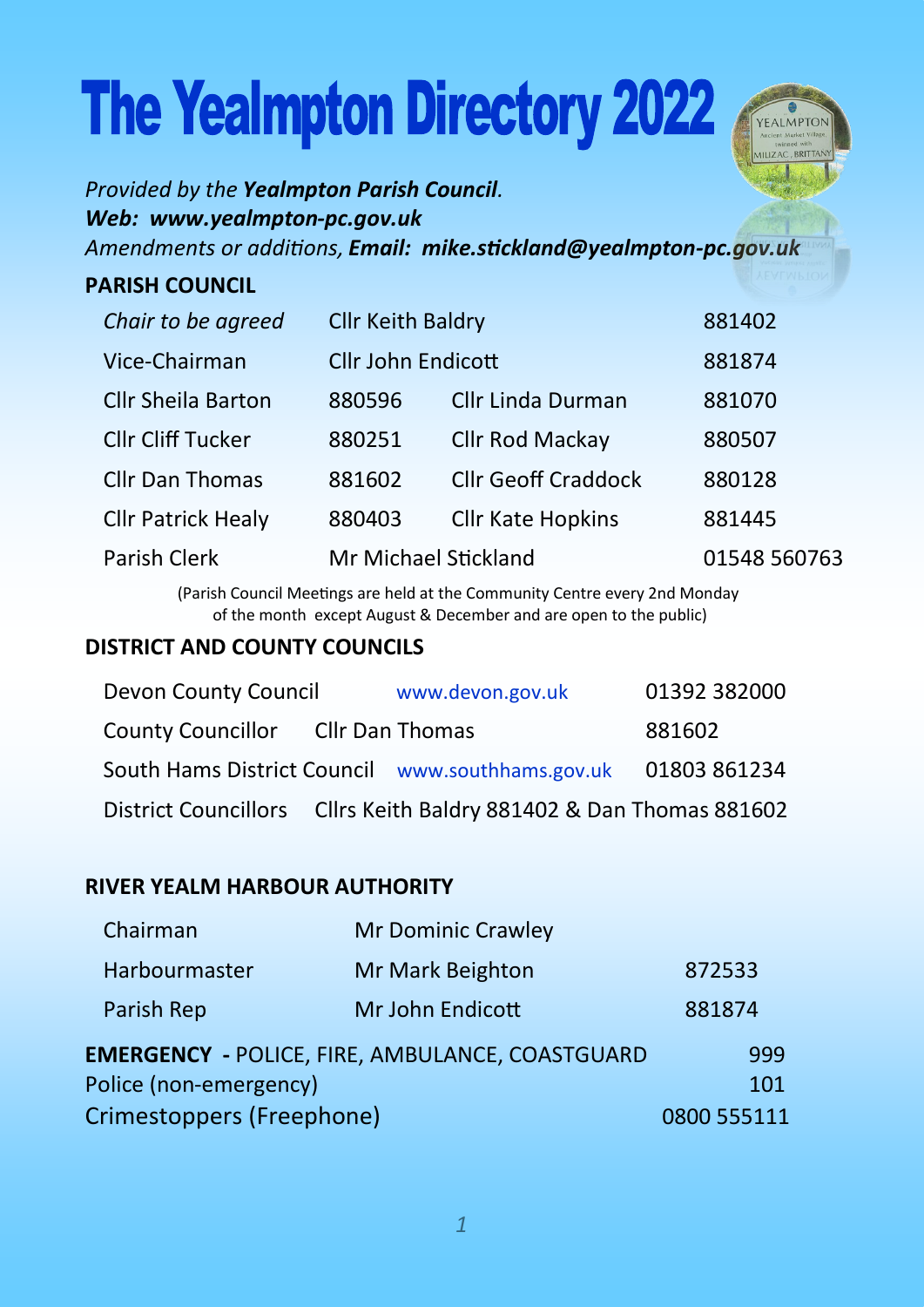#### **CHURCHES**

| St Bartholemew's C of E                                   | Web: www.stbartyealmpton.org.uk                                              |              |
|-----------------------------------------------------------|------------------------------------------------------------------------------|--------------|
|                                                           | Parish Office: Alison Hawes 07710 836806 churchesoffice@gmail.com            |              |
| <b>Methodist</b>                                          | Web: yealmptonmethodistchurch.org                                            |              |
| <b>Minister</b>                                           | <b>Rev Amanda Roper</b>                                                      | 651910       |
|                                                           | YEALM MEDICAL CENTRE (Drs T Davies, J Cooper, J Morrison, E Jack, S Goodall) |              |
|                                                           | <b>Emergencies</b>                                                           | 111          |
| Appointments Mon-Fri 9.00-11.00 am & 4.30-6.00 pm         |                                                                              | 880567       |
| Dispensary                                                | 9.00 am-1.00 pm & 2.30-6.00 pm                                               |              |
|                                                           | Web: www.yealmmedical.co.uk Email: e.yealmmedicalcentre@nhs.net              |              |
| <b>Practice Manager</b>                                   | Mrs Kerry Snell                                                              | 880567       |
| Patients' Group                                           | Mrs Joan Northmore                                                           | 07979 142924 |
| YEALMPTON DENTAL PRACTICE Ltd(Prof C Tredwin)             |                                                                              |              |
| Appointments                                              | <b>Emergencies 07719 015290</b>                                              | 881348       |
| Mon - Fri 9 am - 5 pm; Tue 11 am - 7 pm; Sat 10 am - 5 pm |                                                                              |              |
|                                                           | Web: www.yealmptondent.co.uk Email: s.tredwin@btinternet.com                 |              |
| SOUTH DEVON FOOT CLINIC                                   |                                                                              | 880819       |
|                                                           | YEALMPTON COMMUNITY ASSOCIATION Inc. YEALMPTON PRESS                         |              |
| Chairman                                                  | Mr David Cornelius                                                           | 881771       |
| Admin Manager                                             | Mrs Samantha Pillar                                                          | 880388       |
| <b>Resource Centre</b>                                    | Ring to check when open                                                      | 880388       |
| Press Editor, Kate Hopkins                                | press@yealmpton.org                                                          |              |
| Press Advertising, Bill Stiven                            | adverts@yealmpton.org                                                        |              |
| Press Distribution, Sue Thompson                          | circulation@yealmpton.org                                                    |              |
| Press Chair, Barbara Bultmann                             | presschair@yealmpton.org                                                     |              |
| Send articles, diary dates etc. to:                       | press@yealmpton.org                                                          |              |
| <b>ROOMS AVAILABLE FOR HIRE</b>                           |                                                                              |              |
| <b>Community Centre &amp; MUGA</b>                        | Mrs Sam Pillar                                                               | 880388       |
| Parish Room                                               | Mrs Sam Pillar                                                               | 880388       |
| <b>Methodist Hall</b>                                     | Shirley Hrydziuszka                                                          | 957554       |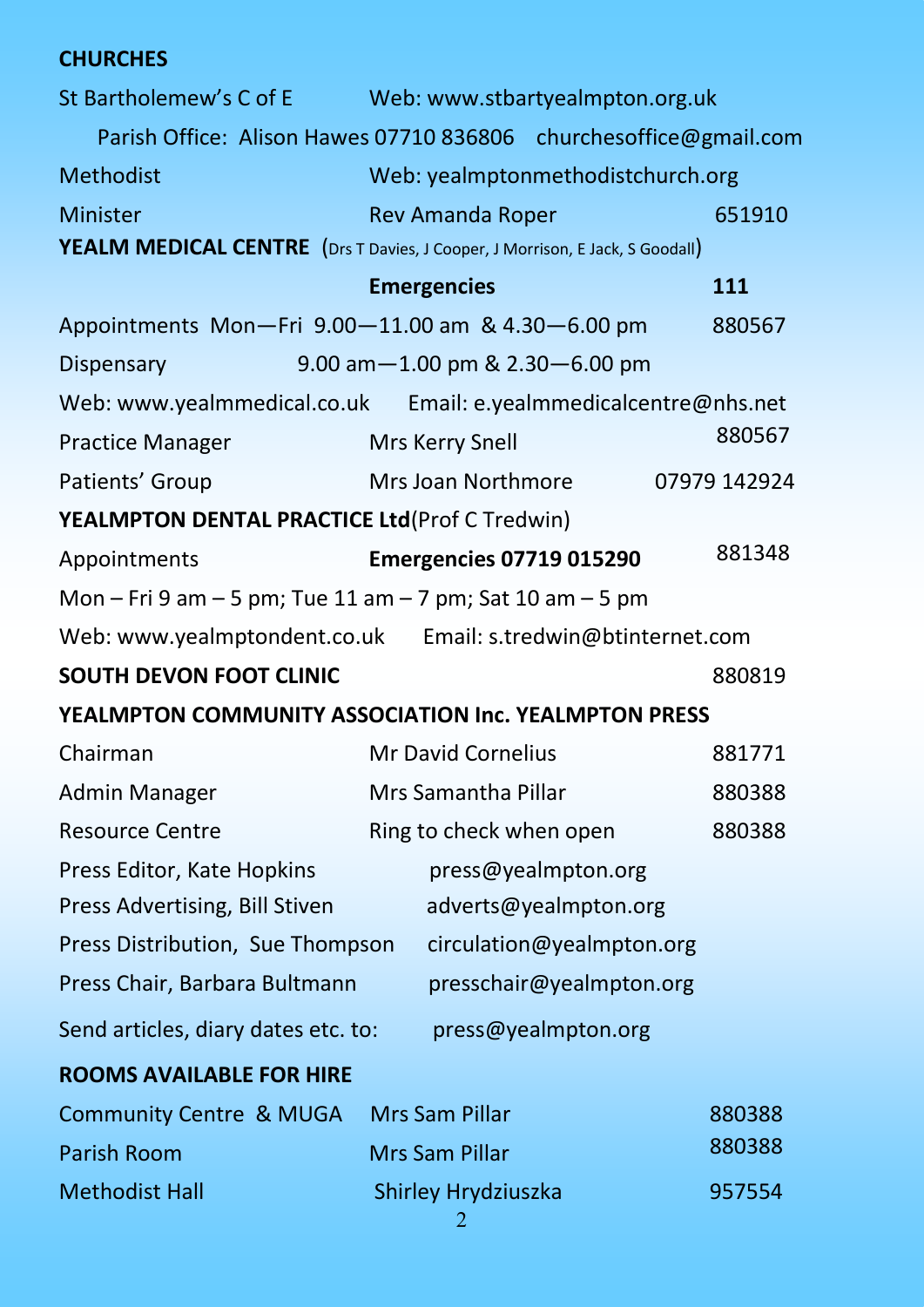## **COMMUNITY GROUPS** *See www. yealmpton.org/whats-on/ for more details*

| Allotments & Gardeners' Ass'n              | <b>Liz Prout</b>                                                        | 881295       |
|--------------------------------------------|-------------------------------------------------------------------------|--------------|
| <b>Bowling Club</b>                        | Mr Bob Smith                                                            | 405996       |
| <b>Bridge Club</b>                         | Mr Terry Leadbetter                                                     | 880613       |
| <b>Brownies/Rainbows</b>                   | Mrs Lesley Mackay                                                       | 880507       |
| <b>Breathe Pilates</b>                     | <b>Tracy Gearon</b>                                                     | 07714 095114 |
| <b>Cricket Club</b>                        | Mr Paul Soloman                                                         | 07980 863792 |
| Dementia Friendly Arts & Crafts            | <b>Mrs Maxine Kennedy</b>                                               | 07450 206312 |
| Dementia Friendly Reading Group            | Mrs Maxine Kennedy                                                      | 07450 206312 |
| <b>Football Club</b>                       | Simon                                                                   | 07767 350870 |
| Girls' Night Out                           | <b>Sarah Danning</b>                                                    | 07449 302880 |
| Karate                                     | Lee Coupe                                                               | 07873 360391 |
| Yealmpton & Brixton                        | Anna Malone                                                             | 07841 066921 |
| Community Friendship Project<br>Mens' Shed | communityfriendship@yealmpton.org<br>menshed@yealmpton.org 07727 266979 |              |
| <b>Organ Grinders Club</b>                 | <b>Bob Moore</b>                                                        | 880310       |
| <b>Physically Fabulous</b>                 | Sarah Danning                                                           | 07449302880  |
| Plym Piecemakers                           | Angela Trimble                                                          | 07918 813752 |
| Plymouth Puppy School                      | Francesca Lees                                                          | 07535 635645 |
| <b>Pine Pilates</b>                        | Nicky Steele                                                            | 07969 376622 |
| <b>Recreation &amp; Athletics Club</b>     | Mr Pete Cook                                                            | 07834 986307 |
| <b>Rifle Club</b>                          | Mr John Alexander                                                       | 880233       |
| Royal British Legion                       | Mrs Lesley Collings                                                     | 881237       |
| Scouts, Cubs & Beavers                     | Mr Jack Bingham                                                         | 07860 277181 |
| <b>Twinning Association</b>                | Mrs Sheila Barton                                                       | 880596       |
| <b>Woodland Burial</b>                     | Mr Terry Milam                                                          | 07739 806898 |
| Yam Jam                                    | <b>Cliff Hancox</b>                                                     | 07879 451706 |
| <b>Yealm Art Society</b>                   | <b>Mrs Margaret Nicholls</b>                                            | 881481       |
| <b>Yealm Wine Circle</b>                   | Mrs Carolyn Cox                                                         | 880892       |
| <b>Yealmpton Show</b>                      | <b>Mr Paul Davis</b>                                                    | 07712 681306 |
| <b>Yealm Tones</b>                         | <b>David Pearce</b>                                                     | 881495       |
| Yealmpton & Brixton W.I.                   | Mrs Susan Anderson                                                      | 881538       |
| Vinsaya Yoga                               | <b>Catherine Faulconer</b>                                              | 07985 532992 |
| Hatha Yin Yoga                             | <b>Catherine Price</b>                                                  | 07702 417303 |